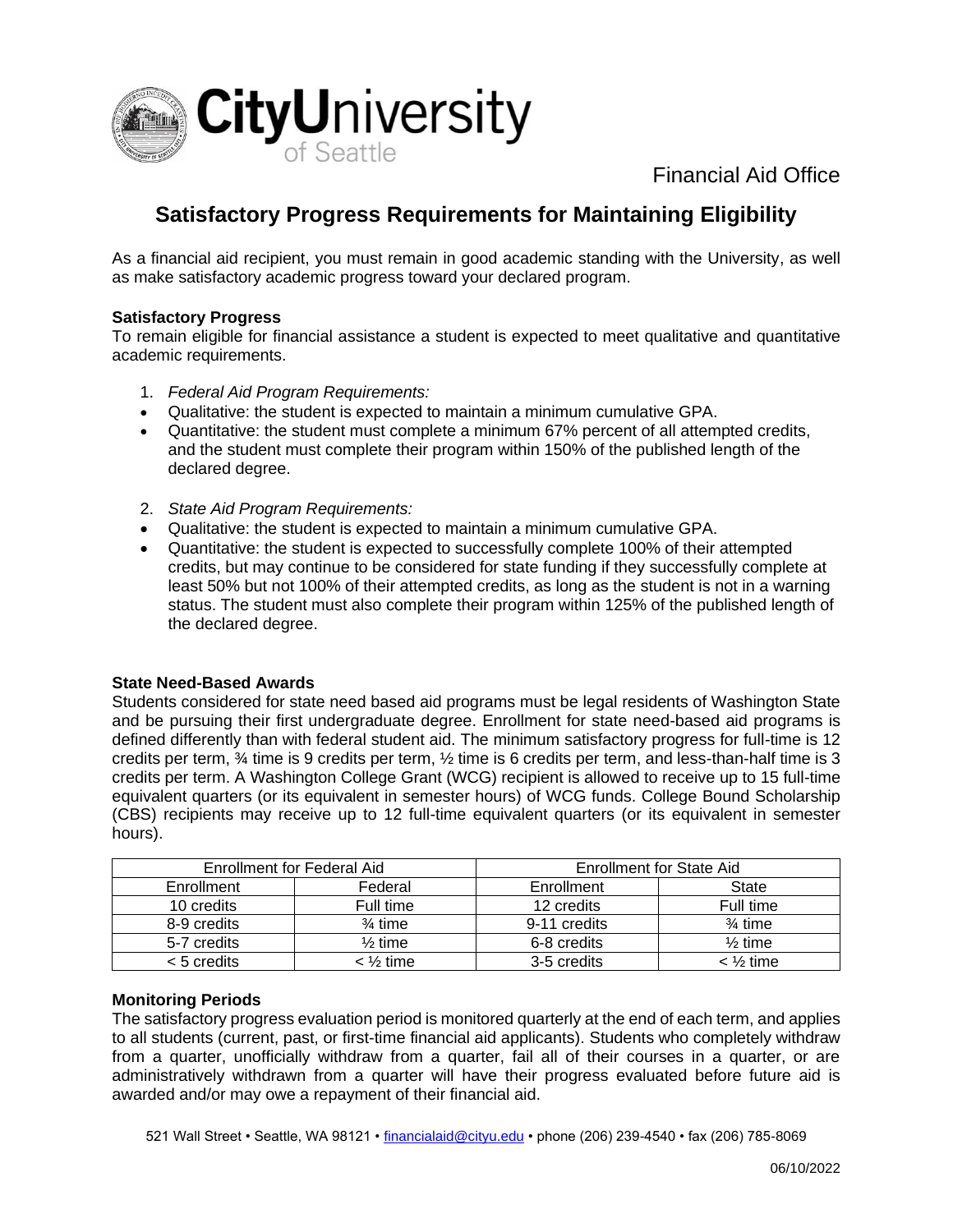## **Minimum Grade Point Average**

A financial aid recipient must be in good academic standing at the University. At the completion of the second year (sophomore standing) the student must have a minimum cumulative 2.0 GPA to remain eligible for federal financial aid assistance. All other undergraduate and post-baccalaureate students must maintain at least a 2.0 cumulative GPA. Graduate and doctoral students must maintain at least a 3.0 cumulative GPA.

# **Minimum Credit Requirement**

Undergraduate and post-baccalaureate students must successfully complete at least 67 percent of all attempted CityU credits to be eligible for federal financial aid. Undergraduate students receiving state need-based aid are expected to successfully complete 100% of their attempted credits, and may remain eligible if they successfully complete at least 50% but not 100% of their attempted credits if not already in a warning status. Graduate and Doctoral students must successfully complete at least 67 percent of all attempted CityU credits. The calculated percentage will be rounded up to the nearest full-credit hour. Completed credits are defined as coursework that has earned at least a 0.7 for undergraduate and post-baccalaureate students (ENG 102 requires minimum of 2.0 GPA), at least 2.0 for graduate students, and 2.5 for doctoral students. Grades that are calculated as attempted but not completed are I, K, N, R, T, UW, V, W, X, Y, and Z. Students who elect to take a course as P/NP must earn a P grade to pass. The NP grade is not a successful grade.

# **Financial Aid Warning**

A student who fails to make satisfactory progress as outlined above will be placed on a warning status. The student will have the next term of enrollment to bring their progress back to good standing while being considered for financial aid funding. If the student fails to align their progress for the term in warning status, the student will lose their financial aid eligibility. Financial Aid Warning status applies only to students who were making progress in the prior quarter of enrollment, and not on probation status.

## **Maximum Time Frame**

Federal financial aid will be awarded for a maximum of 150% of the published length of the declared program. State aid program will be awarded for up to a maximum of 125% of the published length of the declared program. Each accepted transfer credit will be considered both an attempted and completed credit. The calculated percentage will be rounded up to the nearest full-credit hour. For example, graduate programs with published length of 60 credits cannot exceed 90 attempted credits (both transfer and CityU credits). Graduate programs with published length of 45 credits cannot exceed 68 attempted credits (both transfer and CityU credits). Undergraduate programs with published length of 180 credits cannot exceed 270 attempted credits for federal aid, and 225 attempted credits for state aid (both transfer and CityU credits).

## **Notification**

You are responsible for being aware of this satisfactory academic progress policy as referenced in the financial aid award acceptance notification. If you should become ineligible for financial aid due to lack of satisfactory progress, as a courtesy the Financial Aid Office may notify you. However, it is your responsibility to monitor your own progress.

## **Consequences of Unsatisfactory Progress**

A student who fails to maintain satisfactory academic progress as outlined in this policy statement (minimum GPA, completed credit requirements, and complete his or her degree within the maximum time frame) will be deemed ineligible for any further financial aid funding.